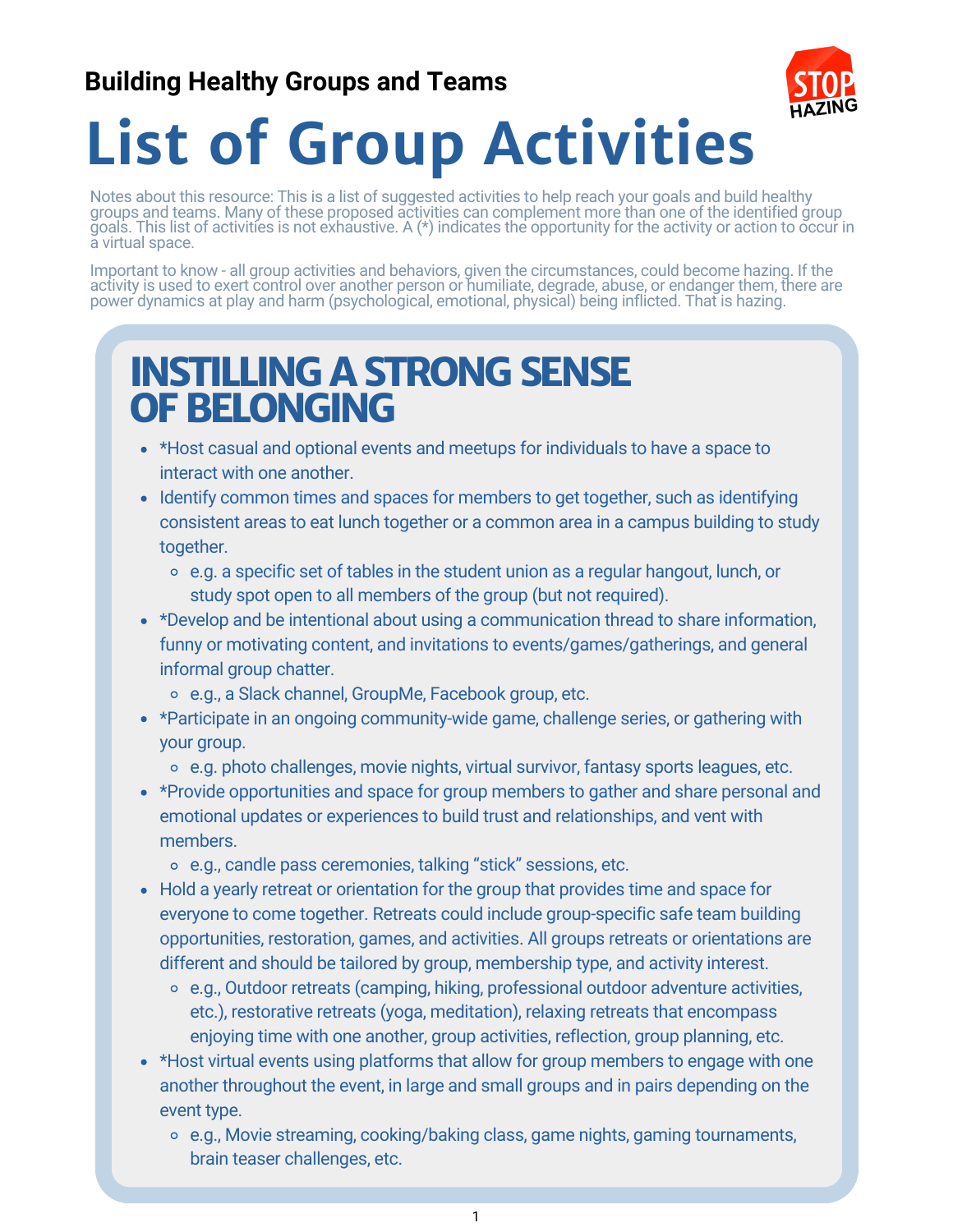## **Building Healthy Groups and Teams - List of Activities**



## **LEARNING AND BUILDING AN AWARENESS OF GROUP HISTORY**

- \*Hold education sessions to discuss and learn about the historical roots of the group and the ways in which it does or doesn't align with the current context; then decide if there is action to take as a group or individually based on what you learned.
- \*Invite an older member, alumni, or content experts to talk about the group's early days, founding, special traditions, accomplishments, and prominent former members.
- Document memories and artifacts at group events to collect and showcase to future members later on.

# **UNDERSTANDING THE GROUP**

- \*Set a meeting each semester (twice a year) for members to get together and think critically about how they want the organization to move forward. This can be a time for members to voice concerns, share accomplishments, and problem solve any current situations. This could serve as a strategic planning session and then follow-up accountability/progress meeting; or it could be a more informal group check-in.
- Transparently share all rules, expectations, and guidelines for the group so that all members are aware and understand their role in the organization without any surprises. If needed, build out dialogue surrounding these expectations to ensure that members all have a thorough understanding.
- Introduce all leaders as soon as new members join the group so that they understand the roles and functions of the leaders in their organization.

# **BUILDING TRUST**

- \*Hold a workshop for personal development and reflection that provides time to explore personal strengths, passions, fears, goals, limiting beliefs that allow members to be vulnerable in a safe and productive way.
	- E.g., vision board making, goal setting techniques, etc.
- \*Provide opportunities and space for group members to gather and share personal and emotional updates or experiences to build trust and relationships, and vent with members.
	- E.g., candle pass ceremonies, talking "stick" sessions, etc.
- Create additional leadership roles, committees, and teams within the larger group to spread responsibilities and increase appropriate delegation and collaboration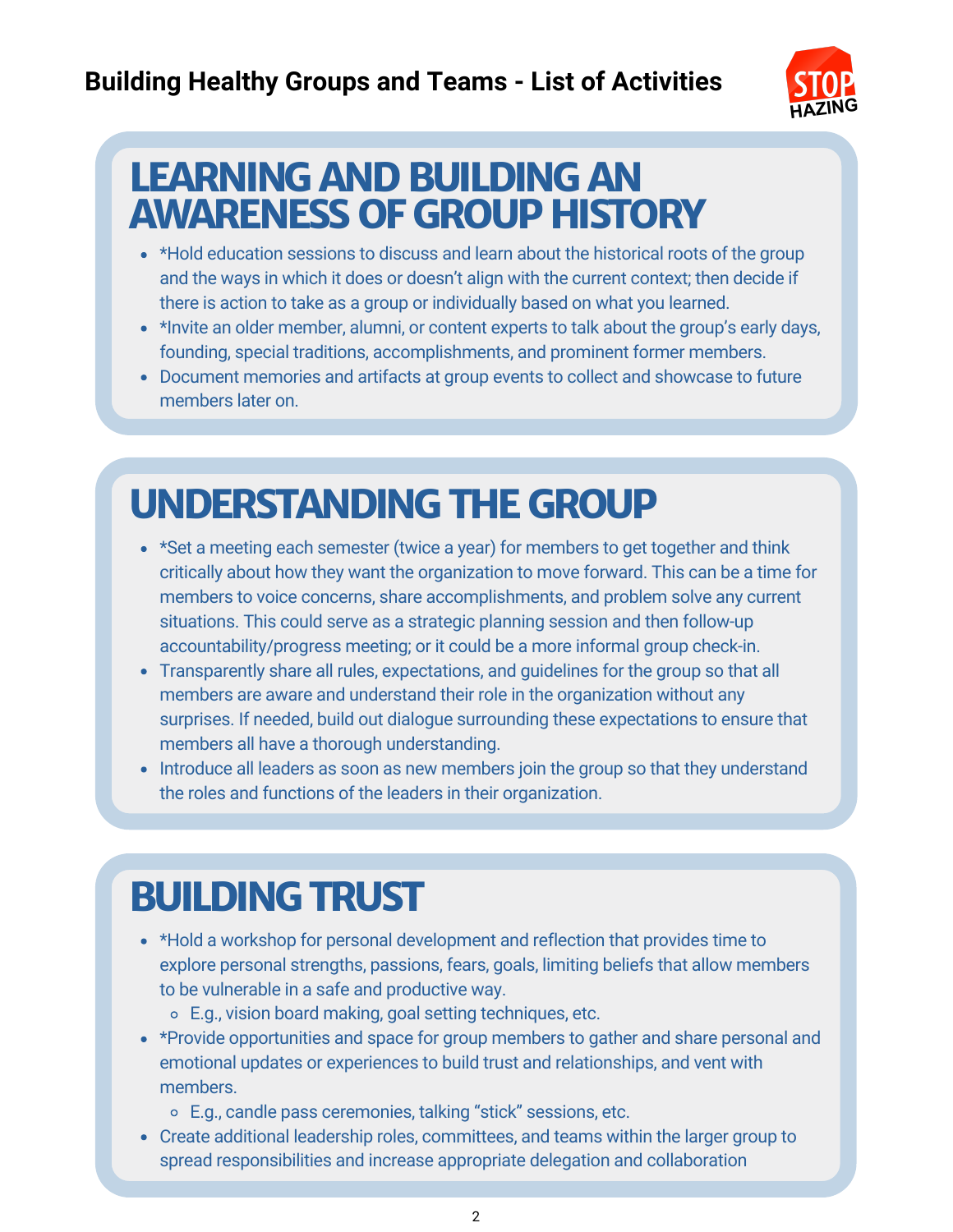## **Building Healthy Groups and Teams - List of Activities**



# **DEVELOPING PERSONALLY AND PROFESSIONALLY**

- \*Connect current members with alumni or local mentors to foster relationships regarding: career aspirations, similar interests, identities, etc.
- \* \*Set up optional mock interviews within the group, local/institution career center, or with alumni/working professionals.
- \*Create a list of all members organized by their area of study (major/minor) and group or pair members with similar areas to connect about coursework, studying for exams, upcoming course selection, internship opportunities, and career guidance.
- \*Host a retreat for all members to attend and participate in leadership development activities. If able, hire an outside facilitator or reach out to campus departments to see what workshop facilitations might be available.
- \*Create a Facebook or LinkedIn group of past and present members to ask career related questions and engage in networking opportunities. This can be a great way for members to ask questions before entering the workforce or for professionals to promote internship/job opportunities.
- \*Hold a workshop for personal development and reflection that provides time to explore personal strengths, passions, fears, goals, limiting beliefs that allow members to be vulnerable in a safe and productive way.
	- E.g., vision board making, goal setting techniques, etc.
- \*Develop a book or podcast club for interested members and alternate the types of books read or podcasts streamed and the ways they are chosen. Set up schedules and think through discussion questions and a meeting structure for the club discussion.
	- E.g., every quarter vote on a new book or podcast(s) as a group, switching between personal development topics, relevant social issues, and fun; commit to reading/listening by a certain date, meet as a group to discuss. Added fun could be had by incorporating a theme or food to the meeting.